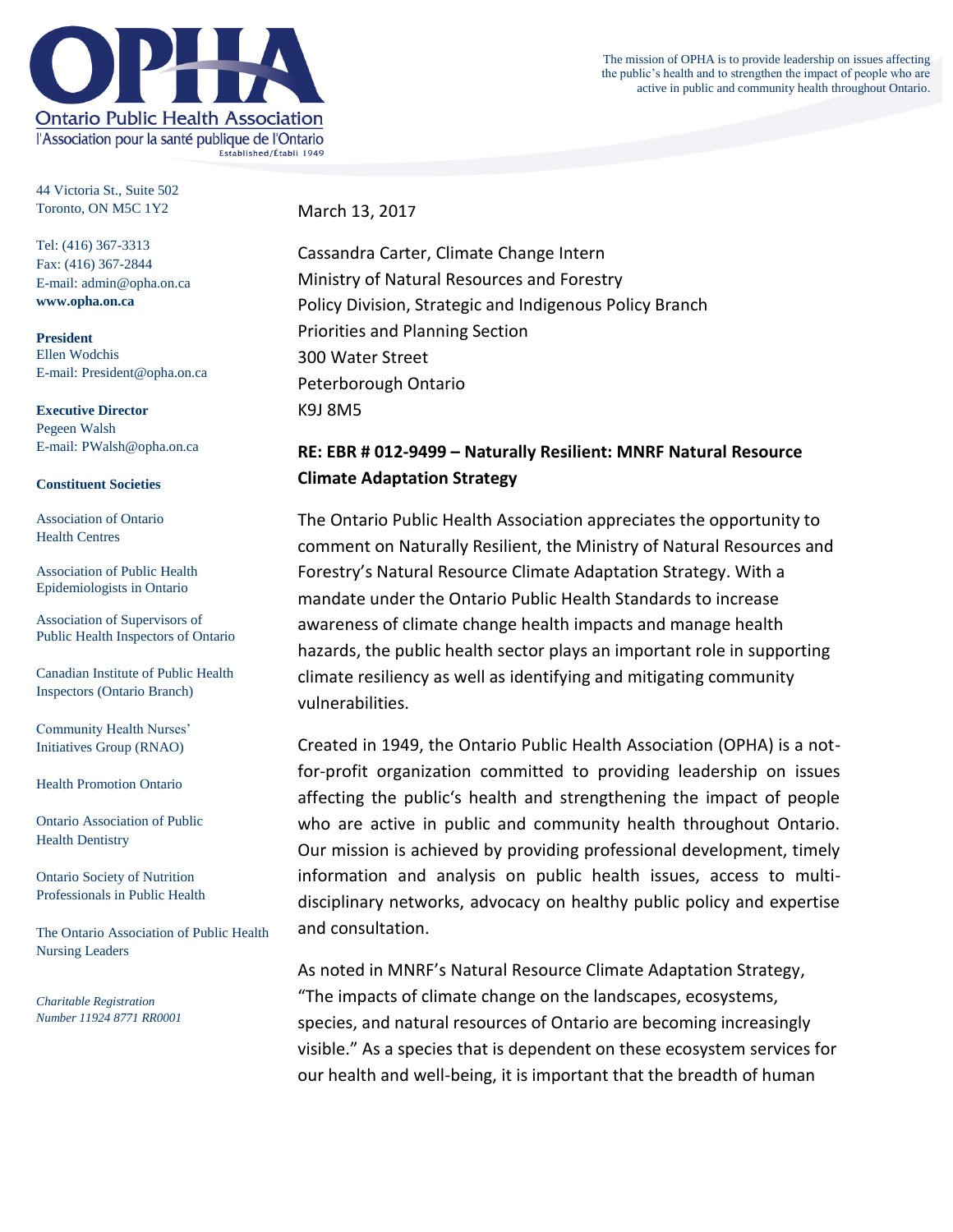health impacts is considered in the Natural Resource Climate Adaptation Strategy.

As noted in the Strategy, climate change has the potential to negatively impact the ecosystem services that natural systems provide for human health. These ecosystem services include provision of clean air, safe water, cooling for protection from extreme heat, shade for protection from solar radiation, flood prevention, and green spaces for physical and mental health. It is important to identify and assess these multitude public health benefits when assessing the vulnerability of natural systems and climate change impacts. OPHA is pleased to see mention of public health risks associated with flooding and the spread of Lyme disease habitat in the Strategy. We recommend that the MNRF climate change assessment also include the value of ecosystems for other public health benefits such as mitigating impacts of extreme heat (e.g. reducing urban heat islands, providing cooling); air quality; and while harder to quantify, physical and mental health.

As co-chair of EcoHealth Ontario, the OPHA has worked with partners to build the evidence on specific physical and mental health benefits of healthy ecosystems. EcoHealth Ontario is a collaboration of professionals in the fields of public health, education, planning and the environment, working together to increase knowledge and awareness of the relationship between environment and health and to influence policy to protect and enhance greenspace. With the growing evidence of the impact of climate change on natural systems, and recognizing the linkages between natural systems and human health, EcoHealth supported research that specifically looked at two related climate drivers – *The impact of greenspace on heat and air pollution in urban communities: A metanarrative systematic review*. The report found that urban green spaces generally provide significant health benefits for residents and the community.

### [http://www.ecohealth-](http://www.ecohealth-ontario.ca/files/The_impact_of_green_space_on_heat_and_air_pollution_in_urban_communities_a_meta_narrative_systematic_review.pdf)

ontario.ca/files/The impact of green space on heat and air pollution in urban communiti es a meta narrative systematic review.pdf

A second report that EcoHealth supported was Toronto Public Health's *Urban green space, health and well-being: A review.* This review identified that green space is associated with several positive health outcomes including wellbeing, mental health, and social cohesion, and that access to greenspace may offer opportunities for reducing health inequities.

## [http://www.ecohealth](http://www.ecohealth-ontario.ca/files/Green_City_Why_Nature_Matters_to_Health_An_Evidence_Review.pdf)ontario.ca/files/Green City Why Nature Matters to Health An Evidence Review.pdf

OPHA is also encouraged to see that the Natural Resources Climate Adaptation Strategy will build on and support Ontario's broader Climate Ready Adaptation Plan. One of the actions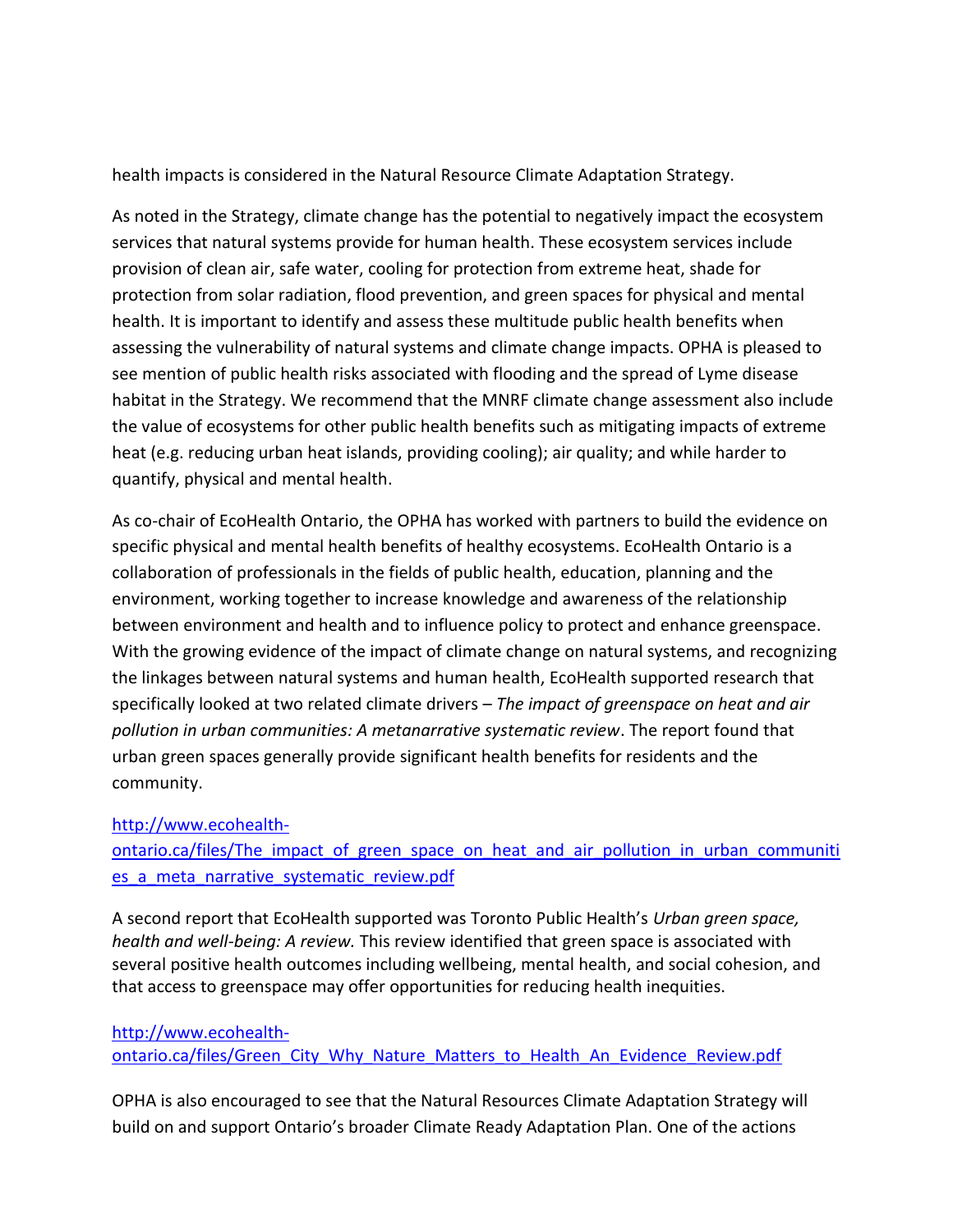under the Climate Ready Plan is to support the development of risk-management tools and work with Public Health Units to raise public awareness about health hazards of climate change, such as the increased risk of heat-related illness and Lyme disease. These are just a couple of examples of climate change impacts that can be addressed through collaboration of various agencies including natural resource agencies and public health agencies.

In reviewing the Strategy's five goals and 23 specific actions that MNRF will take to reach these goals, OPHA sees opportunities to engage and support the public health sector, in the various ways outlined below:

Goal 1: Mainstream Adaptation

- Planning and Strategy (1.2): In considering climate impacts in strategies and land-use plans, work with local public health agencies to ensure that climate change health impacts are included.
- Technical Guidance (1.4): When developing or updating technical guides such as those relating to flood hazards, consult with local public health agencies to ensure that public health and vulnerable populations are addressed.
- By mainstreaming adaptation into daily business, the Natural Resource Climate Adaptation Strategy commits to managing natural resources while addressing the implications of a changing climate such as increased prevalence of invasive species and threats to biodiversity. Public health is witness to some of these threats, for example, lake warming and resultant changes such as fish die-off and the increase in blue-green algae blooms and toxins that can also impact human health.

Goal 2: Build Resilience and Biodiversity

 Ecosystem Resilience (2.1): Public health agencies recognize the importance of conserving biodiversity and the links between biodiversity and human health. As identified earlier, OPHA along with our EcoHealth Ontario partners supports research to strengthen evidence and increase awareness of these linkages.

Goal 3: Increase Science, Research and Knowledge

- Monitoring and Modelling (3.2 and 3.3): Include human populations when looking at predicted impacts and potential indicators
- Partnerships (3.4): Include Public Health agencies and other human services when exploring climate change impacts and opportunities for adaptation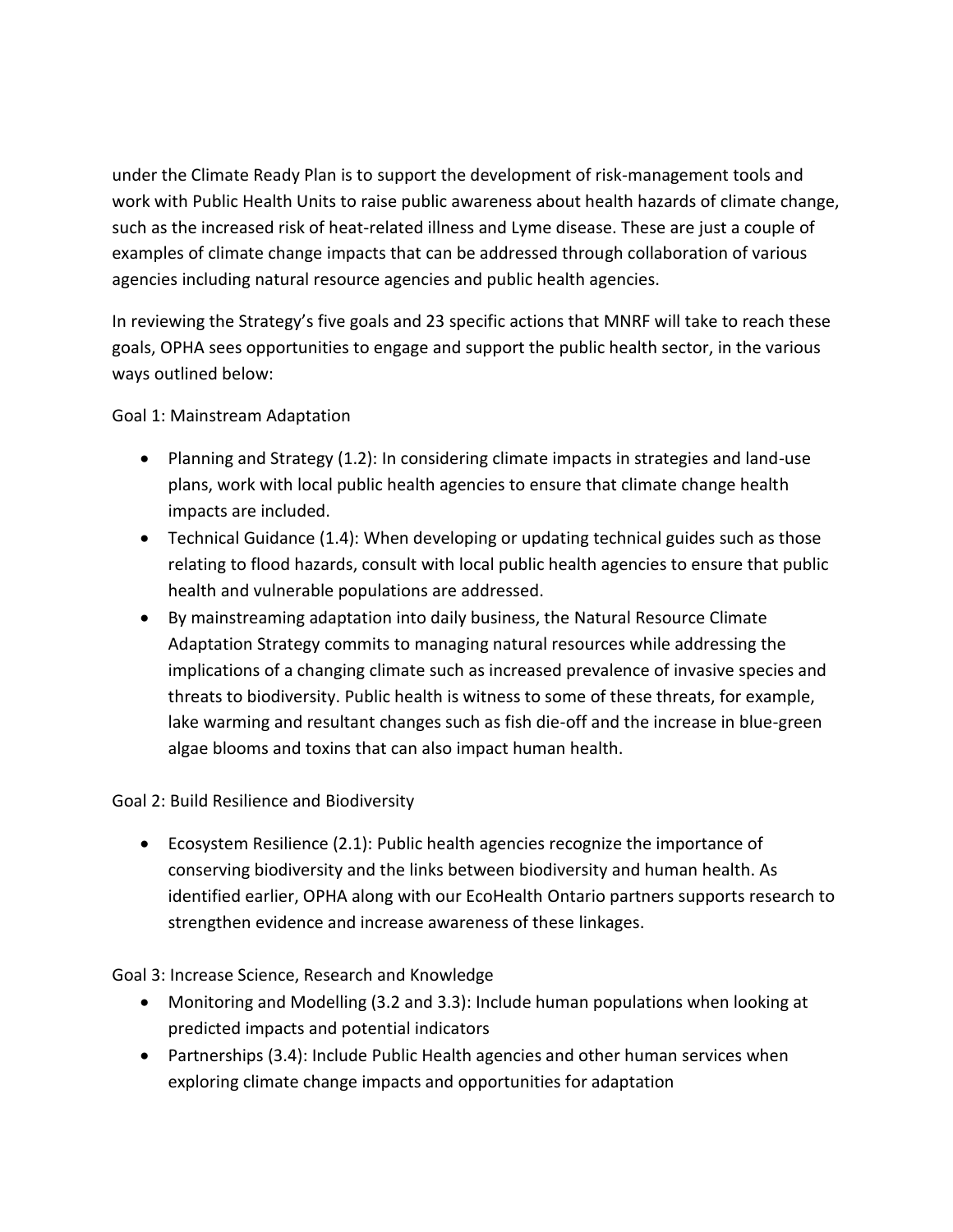- Vulnerability Assessment (3.5): It is important to include human health impacts when conducting a climate change vulnerability assessment. Public Health agencies across Ontario are initiating climate change health vulnerability assessments. An important component of this assessment involves natural systems and ecosystem services, and several health units have engaged local conservation authorities in this health assessment. OPHA recommends that MNRF engage local public health agencies and provincial health agencies such as Public Health Ontario in their vulnerability assessments in order to ensure that human health impacts are considered. In addition to identifying future climate change impacts it is also important to understand current vulnerabilities that exist.
- Page 15 sidebar: Economics of Climate Change and Natural Resource Management: correction. Sentence should read "human health and well-being" rather than "human wealth and well-being".
- Local, Community and Traditional Ecological Knowledge (3.7): OPHA agrees that community and traditional knowledge is vital to inform understanding of current climate change trends and future impacts, and to plan for climate change adaptation. Stakeholders with this local and traditional knowledge should be part of the development process for this strategy and at every stage of its implementation.

### Goal 4: Increase Awareness and Motivation

- The Strategy identifies the potential impact of climate change on ecological services such as clean air and water. Given the direct impact of these services to human health, it is important to communicate the public health message. OPHA and local public health agencies would be a good source of information and partner for this action area.
- It is important to not only increase awareness of the role of natural resources and ecosystems in climate change but also how these services and impacts directly relate to human health.

Goal 5: Optimize Services and Response

- Interjurisdictional Cooperation (5.2): OPHA supports resource sharing and multijurisdictional response. Public Health agencies are activity engaged in health emergency planning and response. Resource sharing with these agencies would be a valuable asset in optimizing services and response to climate change emergencies.
- As identified above, several Public Health agencies across Ontario have embarked on a Climate Change & Health Vulnerability and Adaptation Assessment. With the release of